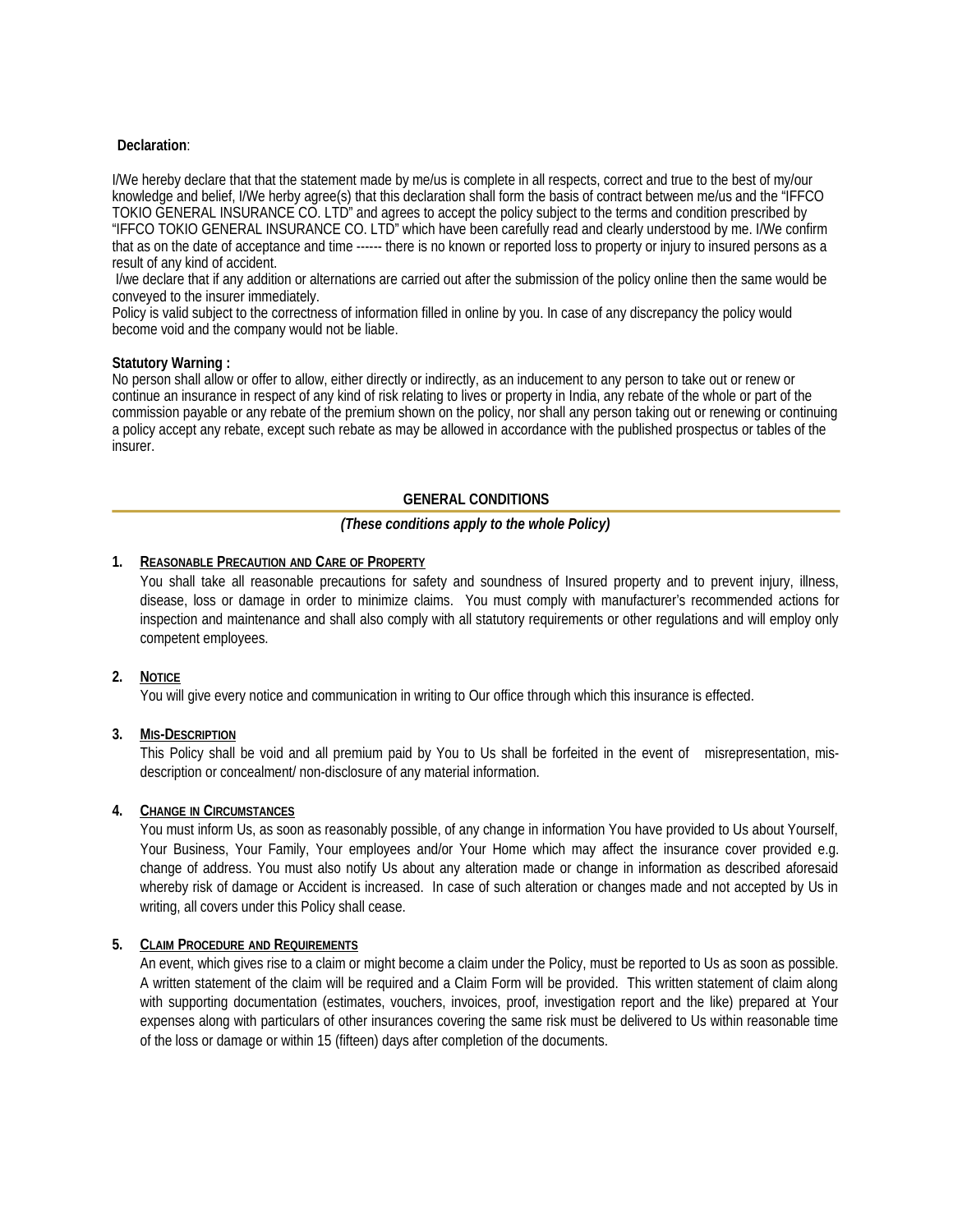The Police must be informed of any theft, attempted theft or damage caused by rioters, strikers, malicious persons or vandals or of any other criminal act. They must also be informed of the loss of any property Insured under Section 3 (All Risk). You/ Insured person shall also take practicable steps to apprehend the guilty person and recover the property lost.

If any person is claiming against You, Your Family or Your employee, every letter, claim writ, summon, process information or any verbal notice of claim shall be forwarded to Us without delay. You, Your Family or any person on Your behalf must not attempt to negotiate any claim, nor admit or repudiate any claim without Our consent. You shall give all possible assistance to enable Us to settle or resist any claim or to institute proceedings.

In the event of a claim under Personal Accident Section, below procedure to be followed:

**i) Intimation of claim**: An event, which might become a claim under the policy, must be reported to us as soon as possible. In case of death, written notice also of death must, unless reasonable cause is shown, be given before internment/ cremation and in any case, within one calendar month after the death, and in the event of loss of sight or amputation of limbs, written notice thereof must also be given within one calendar month after such loss of sight or amputation. Based on the circumstances of the case the insurer may condone the case with delay in intimation beyond one calendar month. A written statement of the claim will be required and a claim form will be provided.

 You or Your personal representative must give immediate written notice but within 14(fourteen) days of occurrence of injury.

**ii)** All certificates, information and evidence from a Medical Attendant or otherwise required by us shall be furnished by you, your personal representative in the manner and form as we may prescribe. In such claims your legal representative, Nominee, beneficiary will allow Our representative to carry out examination and ascertain details if and when we may reasonably require and in the event of death get the post-mortem examination done in respect of body of Insured Person.

# **6. CLAIM CONTROL**

- a) We are entitled to
	- i) enter any building where damage has occurred and take possession of the building or any property of the building and deal with salvage, but this does not mean that property can be abandoned to Us.
	- ii) receive all necessary information, proof of damage and assistance from You and from any other person seeking benefit under this Policy.
	- iii) take over and conduct in Your name or any person seeking benefit under this Policy, defense or settlement of any claim.
	- iv) take proceedings at Our own expenses and for Our own benefit, but in Your name or any other person who is claiming or has received benefit, to recover any payment made or due under this Policy.
- b) No admission, offer, payment or indemnity shall be made or given by You or on Your behalf without Our written consent.

## **7. FRAUD**

If a claim is fraudulent on account of fraudulent means or action used by You, Your Family, or Your employee, all benefits and rights under this Policy shall be forfeited.

## **8. CONTRIBUTION**

If, when any claim arises, there is any other insurance covering the same matter (property, interest, liability, cost), We will pay only Our rateable proportion. This Condition does not apply to Section 8 (Personal Accident).

## **9. CANCELLATION**

We may cancel the policy on grounds of fraud, moral hazard or misrepresentation or non-cooperation by You by sending 15 (fifteen) days notice under recorded delivery to You at Your last known address and in such event, We will return to You, except in case of fraud or illegality on Your part, the premium paid less the pro rata portion thereof for the period the Policy has been in force.